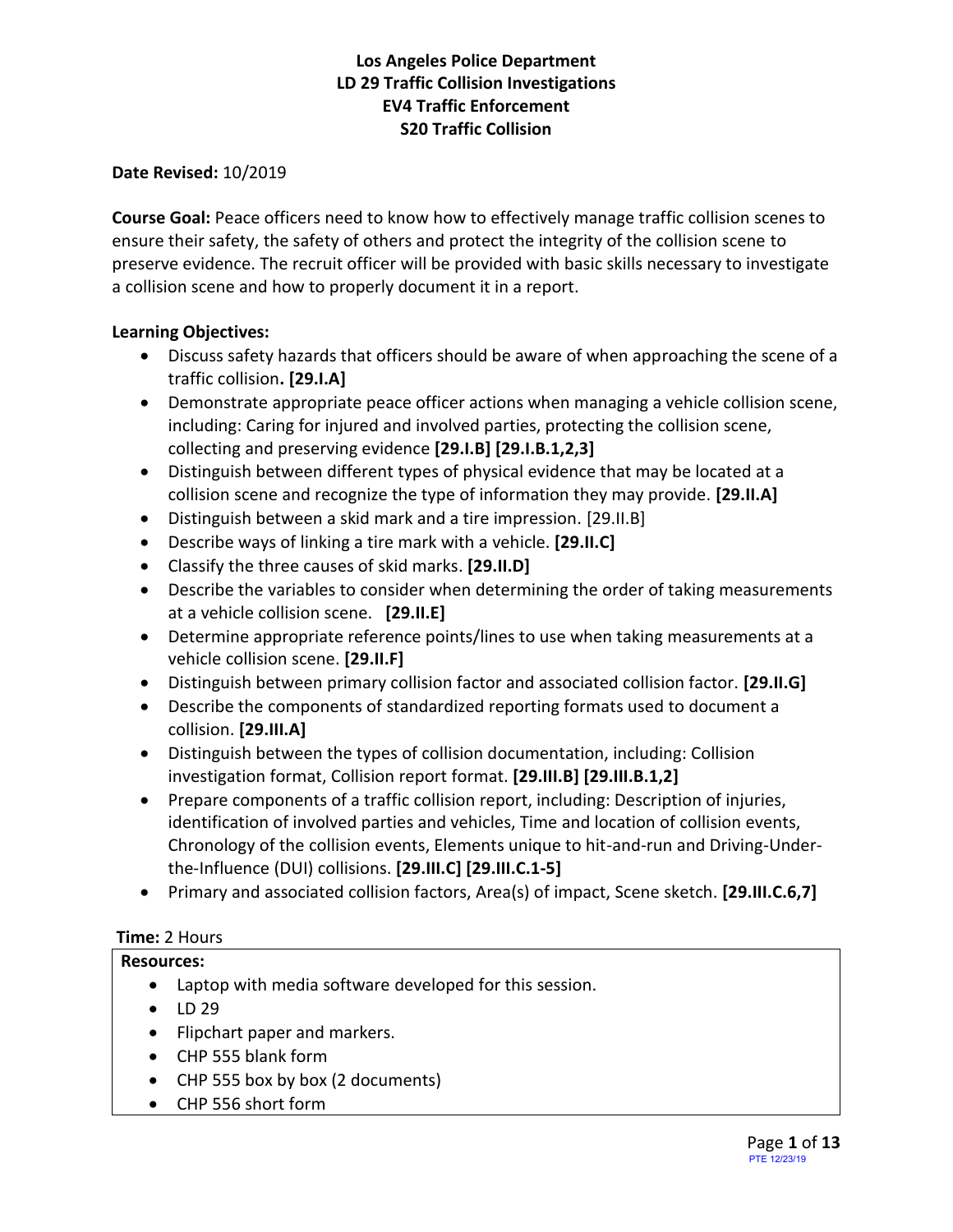|                                                                                        | AOI Traffic Collision Exercise Worksheets (6 Pages)<br>$\bullet$                                                                                                                                                                                                                                                                                                                                                                                                                                                                                                                                                                                                                                                                                                                                                                                                                                                                               |                                                                                                                                                                                                                                                                                                                                                                                                                                                                                                                                                                                                                                                                                                                                                         |  |  |  |  |  |
|----------------------------------------------------------------------------------------|------------------------------------------------------------------------------------------------------------------------------------------------------------------------------------------------------------------------------------------------------------------------------------------------------------------------------------------------------------------------------------------------------------------------------------------------------------------------------------------------------------------------------------------------------------------------------------------------------------------------------------------------------------------------------------------------------------------------------------------------------------------------------------------------------------------------------------------------------------------------------------------------------------------------------------------------|---------------------------------------------------------------------------------------------------------------------------------------------------------------------------------------------------------------------------------------------------------------------------------------------------------------------------------------------------------------------------------------------------------------------------------------------------------------------------------------------------------------------------------------------------------------------------------------------------------------------------------------------------------------------------------------------------------------------------------------------------------|--|--|--|--|--|
|                                                                                        | Quadrant method of measurement handout                                                                                                                                                                                                                                                                                                                                                                                                                                                                                                                                                                                                                                                                                                                                                                                                                                                                                                         |                                                                                                                                                                                                                                                                                                                                                                                                                                                                                                                                                                                                                                                                                                                                                         |  |  |  |  |  |
|                                                                                        | 4.37 Exchange of info only Handout                                                                                                                                                                                                                                                                                                                                                                                                                                                                                                                                                                                                                                                                                                                                                                                                                                                                                                             |                                                                                                                                                                                                                                                                                                                                                                                                                                                                                                                                                                                                                                                                                                                                                         |  |  |  |  |  |
| Session Summary: The recruit will learn the basics in traffic collision investigation. |                                                                                                                                                                                                                                                                                                                                                                                                                                                                                                                                                                                                                                                                                                                                                                                                                                                                                                                                                |                                                                                                                                                                                                                                                                                                                                                                                                                                                                                                                                                                                                                                                                                                                                                         |  |  |  |  |  |
|                                                                                        |                                                                                                                                                                                                                                                                                                                                                                                                                                                                                                                                                                                                                                                                                                                                                                                                                                                                                                                                                |                                                                                                                                                                                                                                                                                                                                                                                                                                                                                                                                                                                                                                                                                                                                                         |  |  |  |  |  |
| I.                                                                                     | <b>Outline</b><br><b>Traffic Accident Investigation</b><br>A. Vehicle Collisions<br>1. A collision is an unintended event<br>that produces damage or injury<br>(including fatal injury).<br>2. A vehicle collision is any collision<br>between at least one vehicle and<br>anything else, whether man, beast,<br>inanimate object, or another<br>vehicle.<br>3. Law enforcement responsibilities.<br>a. Manage the collision scene<br>b. Perform the investigative tasks<br>Document the collision<br>$\mathsf{C}$ .<br><b>B.</b> Collision Scene Management<br><b>Take Control</b><br>1.<br>2. Officers Primary Objectives<br>3. Factors that officers may consider<br>when responding to a call<br>Emergency response<br>4.<br>5. From the time of notification and<br>before arriving at the scene,<br>responding officers should develop<br>a plan of action.<br>6. Scene safety hazards officers should<br>be aware of when approaching a | <b>Instructor Notes</b><br>Ask: How many recruits have been<br>involved in a traffic collision?<br>Ask: What are some leading causes of<br>traffic collisions?<br>Speeding 22350 VC<br>Stop required 22450(a) VC<br>$\bullet$<br>Left turns 21801(a) VC<br>٠<br>Following too close 21703 VC<br>Red lights 21453(a) VC<br>Starting or backing 22106 VC<br>$\bullet$<br>Misdemeanor DUI 23152(a) VC<br>Lecture:<br>Type of collision<br>Parties involved<br>If injuries<br>Police response<br>[29.1]<br>Lecture: Managing a Traffic Collision<br>[29.1.B.1]<br>Lecture: Caring for Injured<br>[29.1.B.2]<br>Lecture: Protecting Collision Scene<br>Ask: Are there hazards at the scene of a<br>traffic collision?<br>$[29.1.A]$<br>Lecture: Scene Safety |  |  |  |  |  |
|                                                                                        | collision scene.<br>II. Collision Investigations                                                                                                                                                                                                                                                                                                                                                                                                                                                                                                                                                                                                                                                                                                                                                                                                                                                                                               | [29.1B.3]                                                                                                                                                                                                                                                                                                                                                                                                                                                                                                                                                                                                                                                                                                                                               |  |  |  |  |  |
|                                                                                        | A. Collision Related Evidence                                                                                                                                                                                                                                                                                                                                                                                                                                                                                                                                                                                                                                                                                                                                                                                                                                                                                                                  |                                                                                                                                                                                                                                                                                                                                                                                                                                                                                                                                                                                                                                                                                                                                                         |  |  |  |  |  |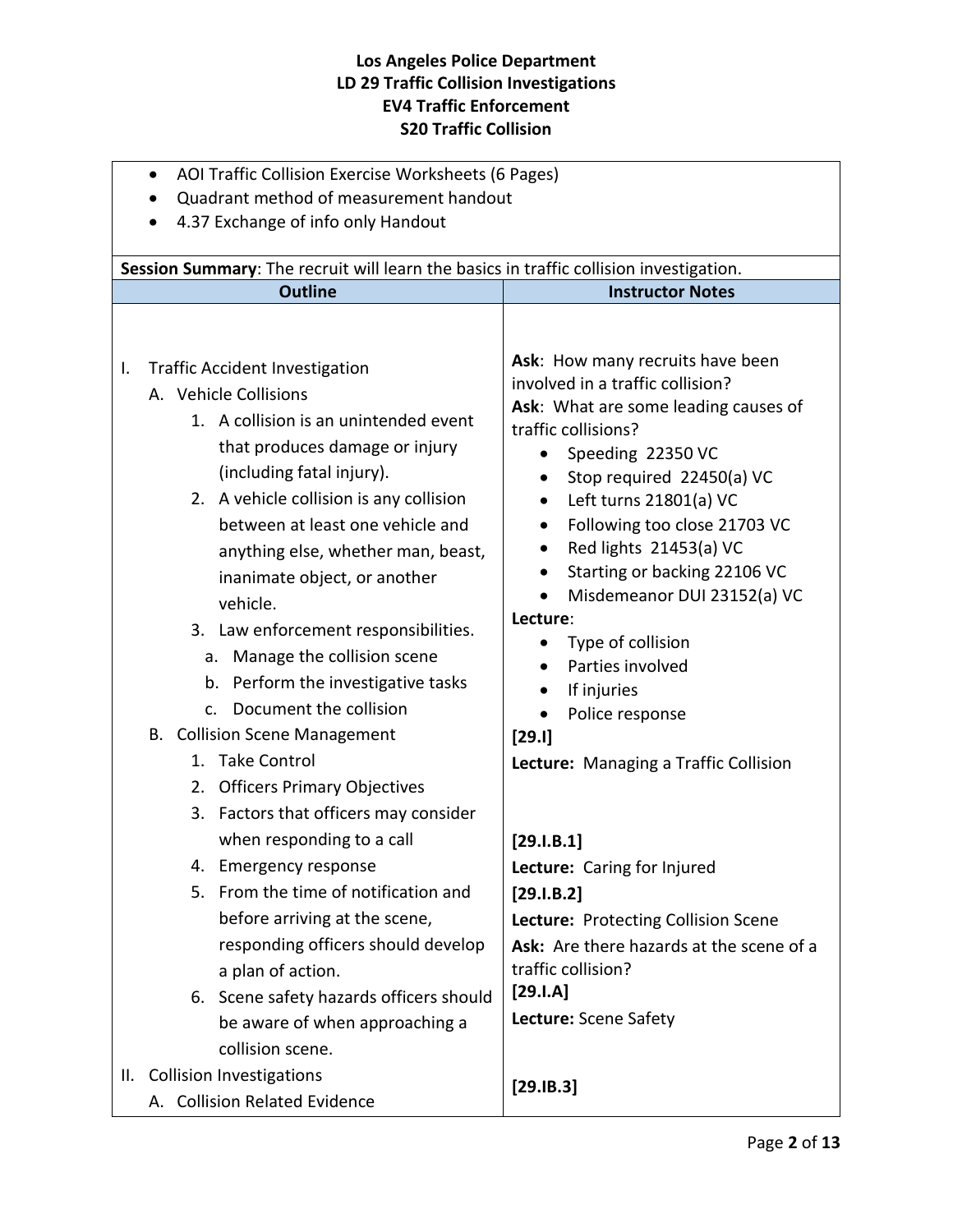| 1. Evidence is any testimony, writings,                 | Lecture: Collect and Preserve Evidence                    |
|---------------------------------------------------------|-----------------------------------------------------------|
| material objects, or other things                       | Ask: Do we always require a report for                    |
| 2. An involved party is anyone who is                   | every traffic accident?                                   |
| directly involved in a vehicle                          | No report is required when the vehicle is                 |
| collision. This include:                                | only damaged as a result of a traffic                     |
| a. Driver                                               | collision and when no injuries or                         |
| b. Pedestrian                                           | complained of pain. Exchange of                           |
| Bicycle<br>c.                                           | information. (Property damage only)                       |
| d. Person other                                         | LAPD form 4.37 No Injury/Crime                            |
| e. Noncontact involved party                            | exchange only.                                            |
| f.<br>Contributing violation(s) of a                    |                                                           |
| noncontact involved party must                          | Complete a traffic report when:                           |
| be corroborated by independent                          | Class I                                                   |
| witnesses, physical evidence, or                        | Fatality<br>$\bullet$<br>Severe injury                    |
| the person themselves.                                  | Un-booked DUI driver                                      |
| Independent witness(es)<br>g.                           | All CPI vehicles with injuries or                         |
| h. Passenger(s)                                         | without                                                   |
| i.                                                      | Class II                                                  |
| Uninvolved party<br>3. A successful interviewer has the | Any complained of pain or other                           |
|                                                         | visible injuries.                                         |
| ability to obtain information from                      | Hit and run misdemeanor with the                          |
| all parties and record it accurately.                   | possibility of follow-up.                                 |
| a. Prepare for the interview.                           | Misdemeanor DUI arrest when<br>$\bullet$                  |
| Separate the involved parties,<br>1)                    | there is no possibility of a traffic                      |
| witnesses, and other                                    | felony filing.                                            |
| individuals.                                            | Felony DUI with a verified<br>complained of pain or other |
| 2) If possible, move the person                         | visible injury, or where the felony                       |
| to a location where there will                          | booking is based on priors only                           |
| be no interruptions or                                  | $(23550 \, \text{VC})$                                    |
| distractions.                                           | City vehicles with no injury.<br>$\bullet$                |
| 3) Focus the person's attention                         | Private conveyances involved                              |
| on speaking with the officer                            | must be unoccupied.                                       |
| rather than interacting with                            |                                                           |
| others.                                                 |                                                           |
| b. Established Rapport                                  |                                                           |
| Gather identification information.<br>C.                |                                                           |
| 4. Field interviews                                     |                                                           |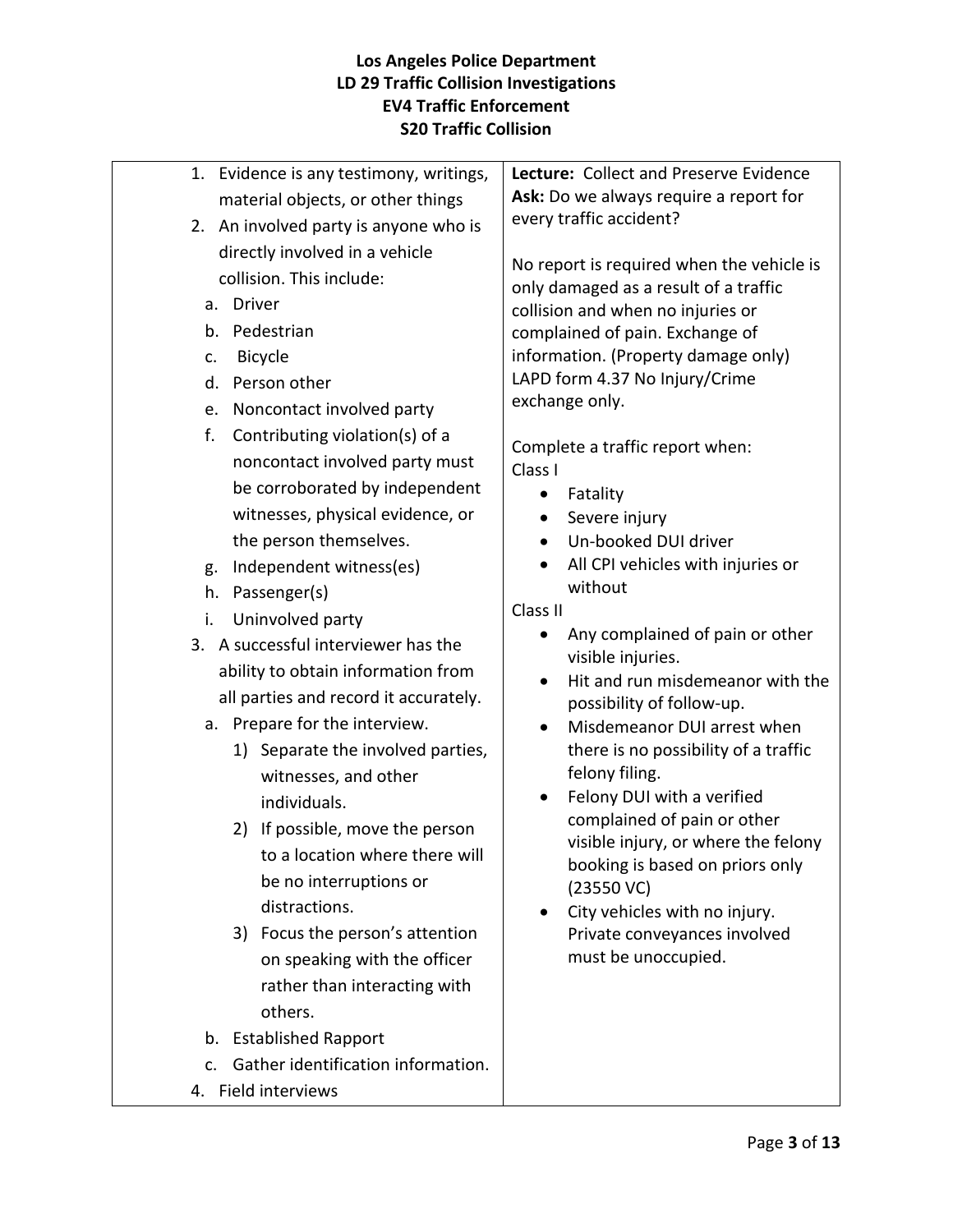- a. Involved parties and witnesses
- b. An interview is not an interrogation.
- 5. Officers must consider many possible variables
	- a. Direction of travel of vehicles involved, lane location, mechanical conditions, speed and number of vehicles involved.
	- b. Involved person, Number of occupants, Injuries, Rescue activities/first aid required.
	- c. Environment, weather conditions before, after collision. Location of debris from collision.
- 6. Elements of the violation
	- a. Every person interviewed should state for each element
	- b. Elements of a traffic violation may also be supported by physical evidence and/or the injuries sustained by the involved parties.
- 7. Physical evidence that may be found at the scene of a vehicle collision are:
	- a. Debris:.
	- b. Vehicle Fluids: Spatters, trails, Puddles/ pools, Run-off
	- c. Road scars:
	- d. Tire marks, skids marks, tire prints and impressions.
- 8. Preventing contamination:
	- a. Rain, snow, heat and humidity, sun, wind, or cold

Traffic Collision Report, CHP Form 555-03, may be completed at scene, at a Station desk, or telephonically for any number of parties involved when:

- No unusual circumstances exist.
- There is property damage only.
- If the collision is a misdemeanor hit and run.
- The person reporting is the party involved, registered owner, lessee, property owner, or person responsible for the property; and
- There is no anticipated prosecution of possibility of follow-up (Department Manual 4/415.07)
- Document the collision

# **[29.II.A]**

## **Lecture:** Different Types of Evidence **Physical Evidence**

- Tire marks
- Roadway scrapes and gouges
- Items ejected from vehicles
- Debris patterns
- Body fluid stains, pools, smears
- Footprints, hand prints, scuff marks
- Fabric, human tissue, clothing, personal objects
- Paint transfers on roadway

#### **Officer safety**

- Use barricades, signal devices, cones, flares, patrol vehicles, etc. to divert traffic away from the area.
- Wearing reflective vests or other types of identification equipment.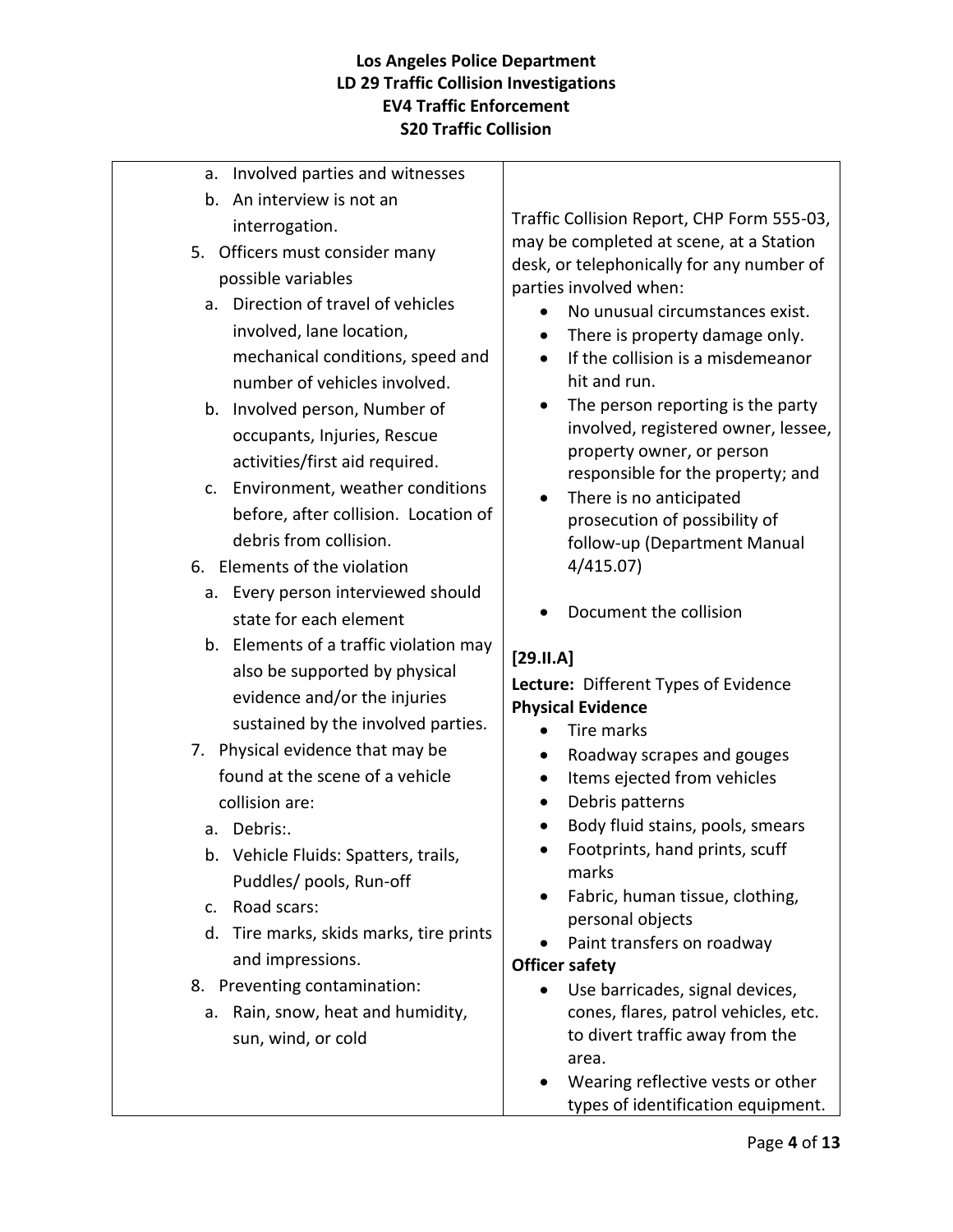|                | b. Officers may need to take actions | <b>PPE</b><br>$\bullet$                                                      |
|----------------|--------------------------------------|------------------------------------------------------------------------------|
|                | to protect at-risk evidence at the   | Requesting additional resources                                              |
|                | scene                                | when necessary.                                                              |
| $\mathsf{C}$ . | Officers should not automatically    |                                                                              |
|                | assume that evidence has been        |                                                                              |
|                | compromised.                         |                                                                              |
|                | 9. Collision Scene Documentation     |                                                                              |
| а.             | Maintaining accurate and             |                                                                              |
|                | complete field notes.                |                                                                              |
|                | b. Create an evidence list.          |                                                                              |
| c.             | Take photographs or videotapes       |                                                                              |
|                | of the area and evidence.            |                                                                              |
|                | d. Take accurate measurements        |                                                                              |
|                | identifying the location of each     |                                                                              |
|                | piece of evidence                    |                                                                              |
|                | 10. Photographs                      |                                                                              |
|                | a. Each photograph should be         | Ask: What factors should officers<br>consider when responding to a collision |
|                | marked properly to identify,         | scene?                                                                       |
|                | contents of the photograph,          |                                                                              |
|                | location, date and time, and name    |                                                                              |
|                | of photographer.                     |                                                                              |
|                | 11. Evidence collection.             |                                                                              |
| a.             | Relevant items that can be           |                                                                              |
|                | collected                            | [29.11.B]<br>Lecture: Skid Mark Vs. Tire Impression                          |
|                | b. Chain of custody.                 |                                                                              |
|                | 1) Absolutely essential              |                                                                              |
|                | Written, witnessed, unbroken<br>2)   |                                                                              |
|                | record of all individuals who        |                                                                              |
|                | have maintained control of or        |                                                                              |
|                | had access to any physical           |                                                                              |
|                | evidence.                            |                                                                              |
|                | 12. Tire Marks and tire impressions. |                                                                              |
| a.             | Two types of tire marks:             |                                                                              |
|                | 1) Skid mark: Darkened roadway       |                                                                              |
|                | material left by a tire that is      |                                                                              |
|                |                                      |                                                                              |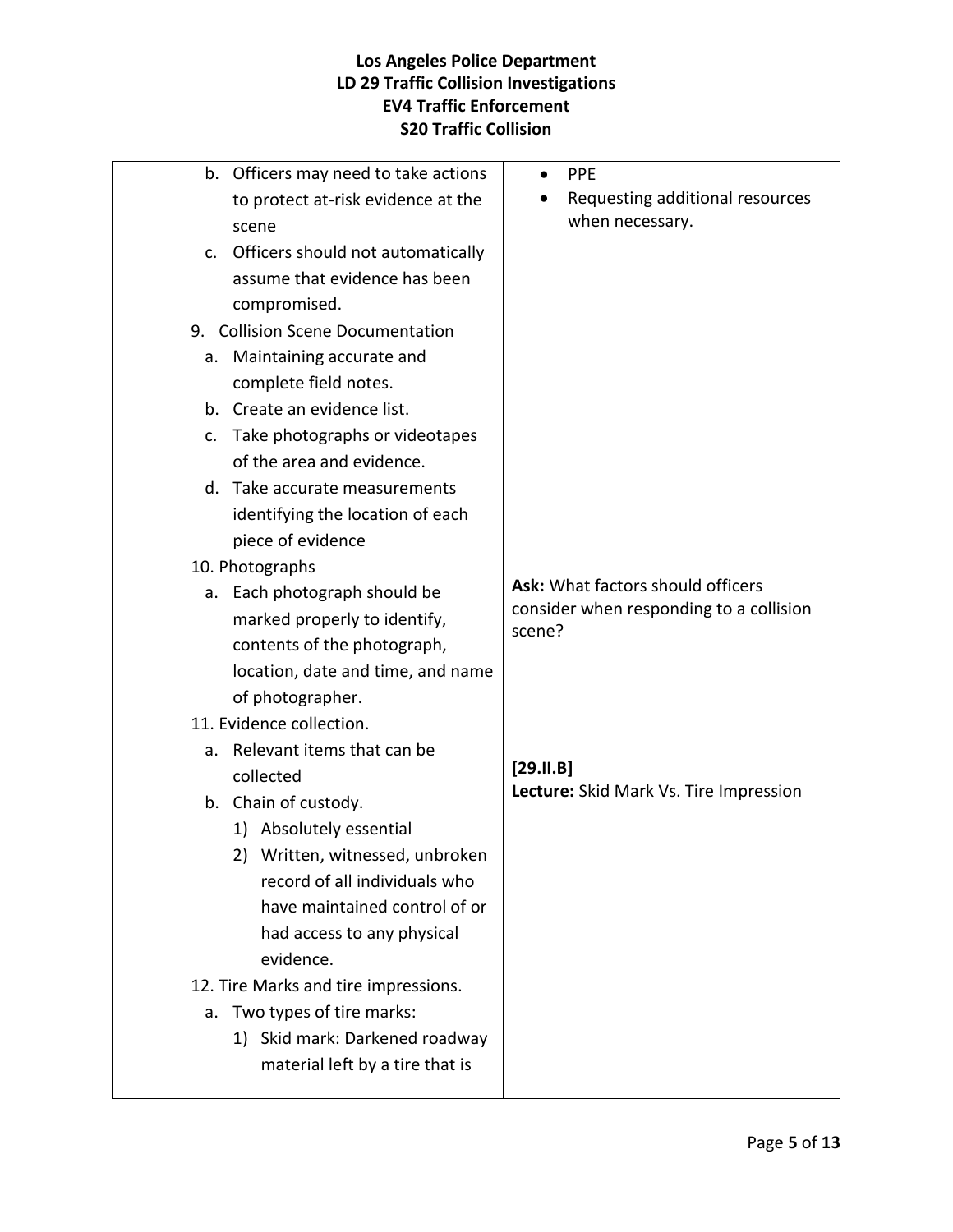|  |    | not free to rotate or slid or slip |                                            |
|--|----|------------------------------------|--------------------------------------------|
|  |    | over a surface.                    | $[29.11.C]$                                |
|  | 2) | Tire Impression: Marks left by     | Lecture: Linking Tire to a Vehicle         |
|  |    | a rotating tire that has gone      |                                            |
|  |    | through a liquid or other soft     |                                            |
|  |    | material leaving a "print" of      |                                            |
|  |    | the tire's tread pattern. May      |                                            |
|  |    | also be found in snow, slush,      |                                            |
|  |    | sand, mud, grass, or other         |                                            |
|  |    | impressionable surface.            |                                            |
|  |    | b. Tire marks and vehicles         |                                            |
|  |    | 1) Investigating officers may link |                                            |
|  |    | a particular tire mark left at a   |                                            |
|  |    | collision scene with a specific    |                                            |
|  |    | vehicle in a number of             |                                            |
|  |    | different ways.                    |                                            |
|  |    | a) Check the condition of the      |                                            |
|  |    | vehicle's tires.                   |                                            |
|  |    | b) Compare the width of the        |                                            |
|  |    | tires in relation to the           | $[29.11. D]$                               |
|  |    | width of the tire mark.            | <b>Lecture: Three Causes of Skid Marks</b> |
|  |    | Compare the track width<br>c)      |                                            |
|  |    | of the vehicle to the skid         |                                            |
|  |    | mark.                              |                                            |
|  |    | d) Look for sidewall scuffing.     |                                            |
|  |    | Determine the number<br>e)         |                                            |
|  |    | and condition of the               |                                            |
|  |    | grooves note the position          |                                            |
|  |    | of the vehicle at the              |                                            |
|  |    | collision scene.                   |                                            |
|  | 2) | Causes of skid marks.              |                                            |
|  |    | a) Extreme deceleration:           |                                            |
|  |    | When the braking system            |                                            |
|  |    | of the vehicle causes the          |                                            |
|  |    | wheels to cease rotating           |                                            |
|  |    | or rotate slower than the          |                                            |
|  |    |                                    |                                            |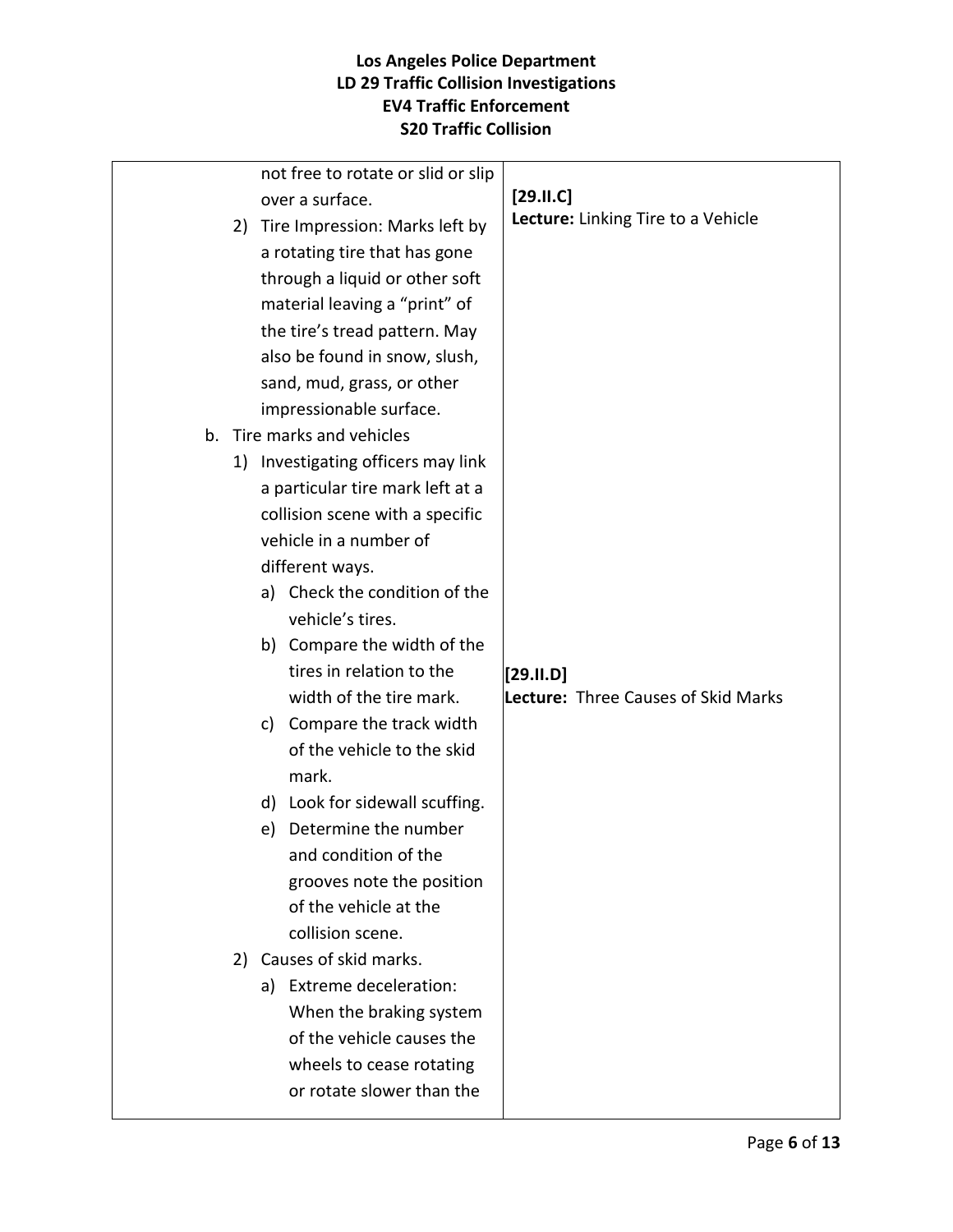| speed of the vehicle. May              |                                                                |
|----------------------------------------|----------------------------------------------------------------|
| also occur with an                     |                                                                |
| opposing force applied to              |                                                                |
| the vehicle from any                   |                                                                |
| direction.                             |                                                                |
| b) Extreme acceleration:               |                                                                |
| Occurs when a propelling               |                                                                |
| force or thrust is                     |                                                                |
| generated in an amount                 |                                                                |
| exceeding the roadway                  | $[29.11.E]$                                                    |
| efficiency (e.g., asphalt is           | <b>Lecture: Taking Scene Measurements</b>                      |
| more efficient than gravel)            |                                                                |
| Residual tire debris may be            |                                                                |
| observed just prior to the             | <b>Collision Scene Measurement</b>                             |
| beginning of the mark.                 | Complete and accurate                                          |
| c) Extreme change of                   | measurements taken at the                                      |
| direction: May result from             | collision scene are the foundation                             |
| an intentional effort on               | for speed estimates and<br>conclusions how a vehicle collision |
| the part of the driver, or             | occurred.                                                      |
| impact/contact with a                  |                                                                |
| fixed object or other                  |                                                                |
| vehicle.                               |                                                                |
| <b>B.</b> Collision Scene Measurements |                                                                |
| 1. Measurements are taken to           |                                                                |
| determine where an object is           |                                                                |
| located relative to other objects.     |                                                                |
| Complete and accurate                  |                                                                |
| measurements taken at the collision    |                                                                |
| scene are the foundation for speed     |                                                                |
| estimates and conclusions how a        |                                                                |
| vehicle collision occurred.            |                                                                |
| 2. Officer safety                      |                                                                |
| Prior to taking any type of<br>a.      |                                                                |
| measurement at a collision scene,      |                                                                |
| officers should make all necessary     |                                                                |
| efforts to protect their own safety    |                                                                |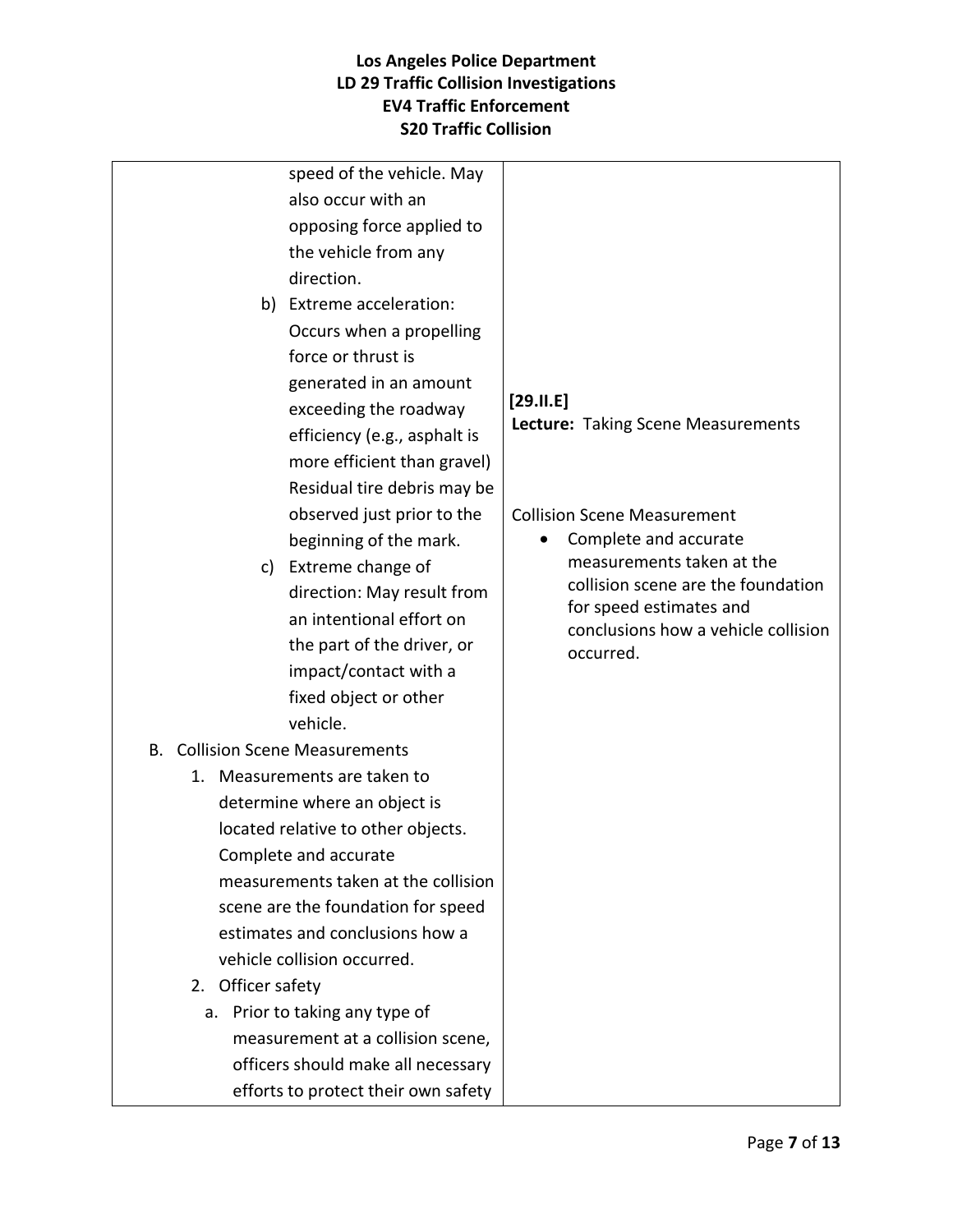| as well as the safety of any           |  |
|----------------------------------------|--|
| physical evidence at the scene.        |  |
| b. Safety measures may include:        |  |
| 1) Using barricades, signal            |  |
| devices, cones, flares, patrol         |  |
| vehicles, etc. to divert traffic       |  |
| away from the area.                    |  |
| 2) Wearing reflective vests or         |  |
| other types of identification          |  |
| equipment.                             |  |
| 3) Using personal protective           |  |
| equipment (e.g., gloves).              |  |
| 4) Requesting additional               |  |
| resources when necessary to            |  |
| deal with bystander and                |  |
| involved parties if necessary.         |  |
| 3. Measurements should be taken to     |  |
| determine the location and possibly    |  |
| the size of anything the officer feels |  |
| will be important to the               |  |
| investigation.                         |  |
| a. Roadway widths.                     |  |
| Lane widths.<br>b.                     |  |
| Crosswalk widths.<br>C.                |  |
| d. Roadway markings (e.g., painted     |  |
| lines)                                 |  |
| Traffic devices (signs, lights, etc.)  |  |
| 4. Physical Evidence                   |  |
| Tire marks<br>a.                       |  |
| Roadway scrapes and gouges<br>b.       |  |
| Items ejected from vehicles<br>c.      |  |
| Debris patterns<br>d.                  |  |
| Body fluid stains, pools, smears<br>e. |  |
| f.<br>Footprints, hand prints, scuff   |  |
| marks                                  |  |
|                                        |  |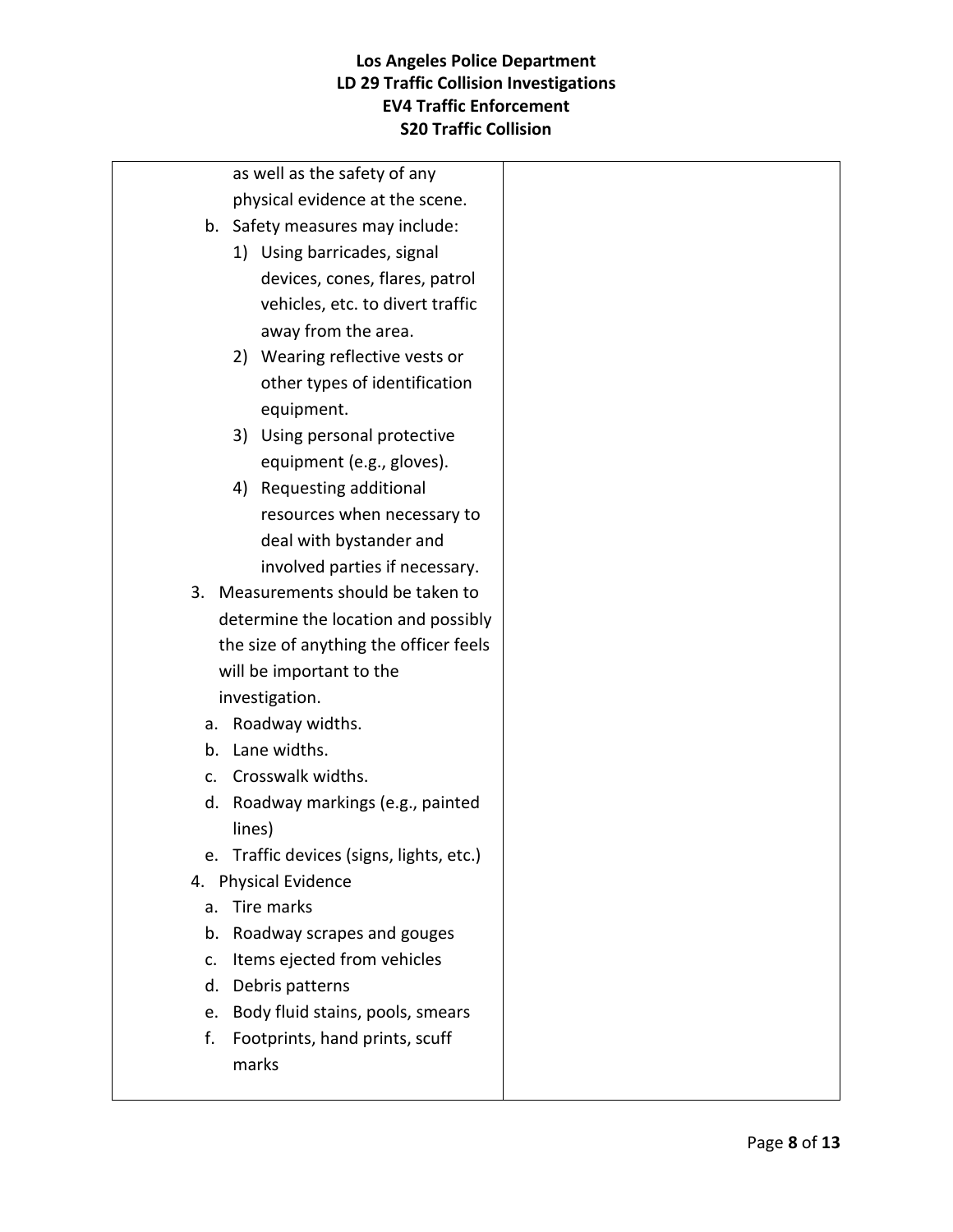| $[29.11.F]$                                                         |
|---------------------------------------------------------------------|
| Lecture: Determine Appropriate                                      |
| reference points                                                    |
|                                                                     |
| Reference points/lines                                              |
|                                                                     |
| A reference point is a point from                                   |
| which a measurement is taken to                                     |
| locate a single spot in a given                                     |
| area. Reference points/lines                                        |
| should be based on fixed objects.<br>A fixed point is any permanent |
| object or landmark that does not                                    |
| move.                                                               |
| The location should be noted by                                     |
| using measurements from two                                         |
| different reference points/lines to                                 |
| a single location                                                   |
|                                                                     |
|                                                                     |
|                                                                     |
|                                                                     |
|                                                                     |
|                                                                     |
|                                                                     |
|                                                                     |
| Lecture: Collision Investigations.                                  |
| When investigation begins.                                          |
|                                                                     |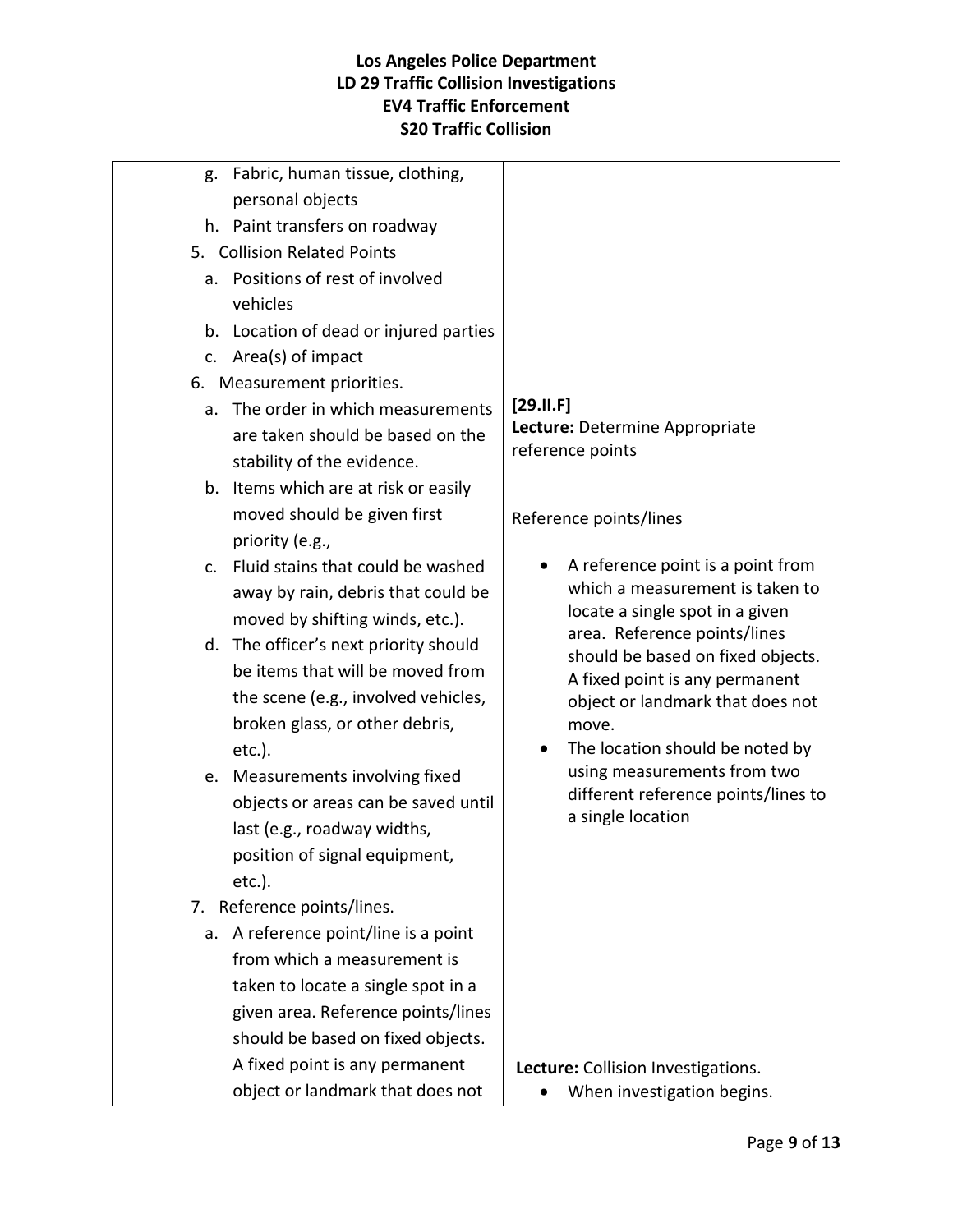move (e.g., the roadway edge or curb, a permanent signal device, a fire hydrant, light pole, etc.).

- b. The location of any item should be noted by using measurements from two different reference points/lines to a single location.
- 8. Prolongation reference lines.
	- a. Reference points/lines used as fixed points when taking measurements may include painted or imaginary prolongation.
	- b. Prolongation line can be an existing curb line, roadway edge, or sidewalk edge, painted cross walk lines.
- C. Collision Analysis
	- 1. Statements taken during a field interview, evidence identified at the scene, along with the investigating officer's observations and training, all play a part in determining the cause of a vehicle collision and whether a violation of the law has taken place.
	- 2. During the course of the investigation, officers must establish the area of impact. The area of impact (AOI) is the geographical location at which the involved parties came into contact.
	- 3. Establishing the area of impact. Officer can use
		- a. Statements and information gathered during field interviews,
- Evidence from the scene
- Involved party.

## **[29.III.C.7,8]**

**Lecture:** Area of Impact The area of impact (AOI)

• The area of impact (AOI) is the geographical location at which the involved parties came into contact, as a result of the vehicle collision, with one another, another object, or a surface.

## **Establishing the area of impact**. Officer can use

- Statements and information gathered during field interviews,
- Vehicle speed(s).
- Point of rest of vehicle(s)/pedestrian.
- Vehicle damage (location, amount, severity, etc.).
- Damage to fixed objects, fluids on the roadway (spatters, trails, pools, etc.).
- Gouges and other road scars on the roadway or other objects.
- Debris at the collision scene (type, location, direction, pattern, etc.).
- Tire marks on the roadway (indicating change of direction, acceleration deceleration, etc.).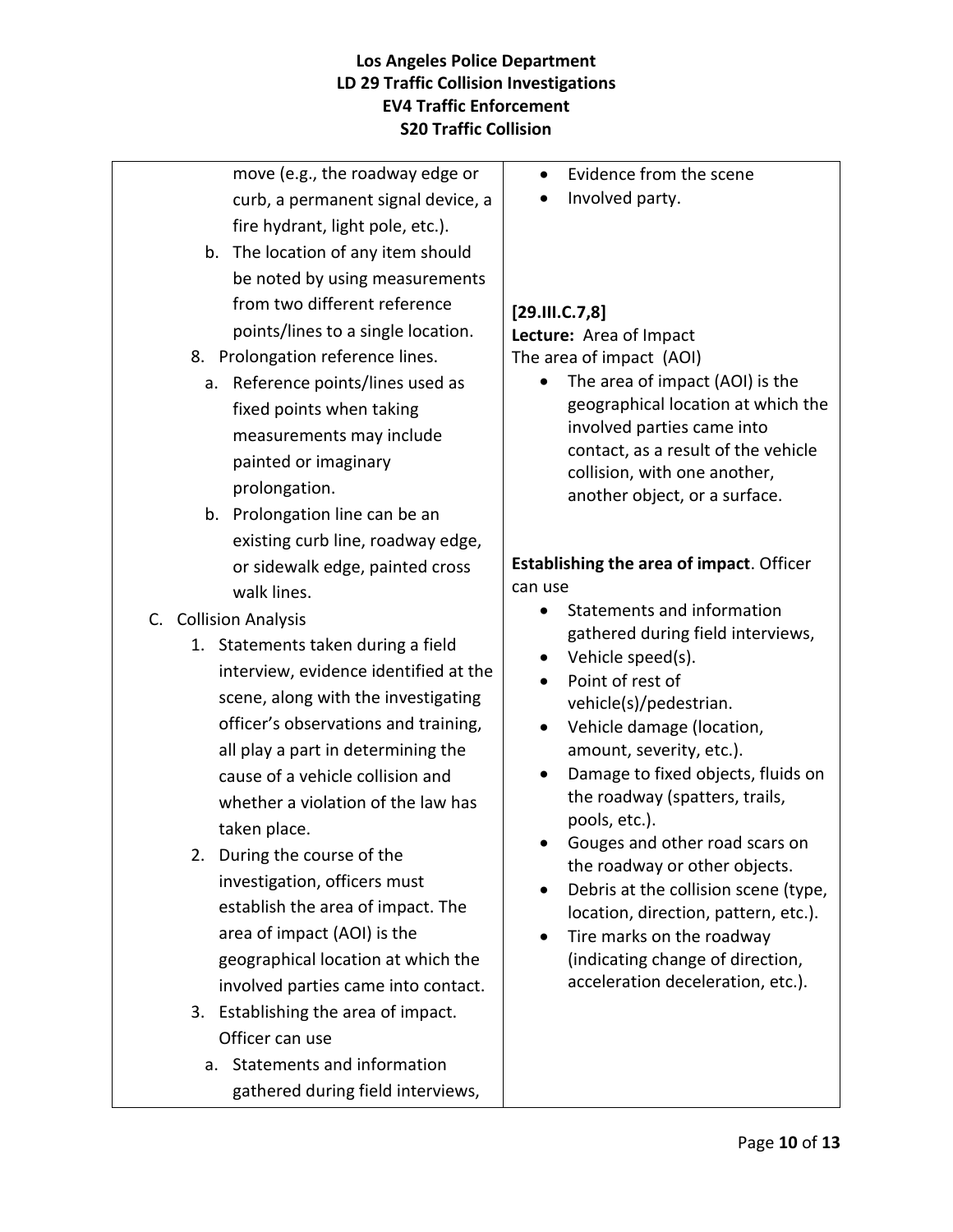| b.            | Vehicle speed(s).                     | [29.11.6]                                 |
|---------------|---------------------------------------|-------------------------------------------|
| $C_{\bullet}$ | Point of rest of                      | Lecture: Primary Collision Factors Vs     |
|               | vehicle(s)/pedestrian.                | <b>Associated Collision Factors</b>       |
|               | d. Vehicle damage (location,          |                                           |
|               | amount, severity, etc.).              | [29.111.C.6]                              |
|               | e. Damage to fixed objects, fluids on | <b>Lecture: Primary Collision Factors</b> |
|               | the roadway (spatters, trails,        | <b>Associated Collision Factors</b>       |
|               | pools, etc.).                         | <b>Primary Collision Factor</b>           |
| f.            | Gouges and other road scars on        | The primary collisions factor (PCF)       |
|               | the roadway or other objects.         | is the one element or driving             |
| g.            | Debris at the collision scene (type,  | action which in the officer's             |
|               | location, direction, pattern, etc.).  | opinion best describes the primary        |
| h.            | Tire marks on the roadway             | or main cause of the collision.           |
|               | (indicating change of direction,      |                                           |
|               | acceleration deceleration, etc.).     |                                           |
|               | 4. Point of Rest.                     |                                           |
| a.            | The point of rest (POR) is the        |                                           |
|               | geographical location at which the    |                                           |
|               | involved vehicles come to a final     |                                           |
|               | position of rest after impact with    |                                           |
|               | one another, another object, or a     |                                           |
|               | surface.                              |                                           |
|               | 5. Primary collision factor.          |                                           |
| a.            | Investigating officers must also      |                                           |
|               | determine the primary collision       |                                           |
|               | factor in the course of their         |                                           |
|               | investigations. The primary           |                                           |
|               | collision factor (PCF) is the one     |                                           |
|               | element or driving action which in    |                                           |
|               | the officer's opinion best            |                                           |
|               | describes the primary or main         |                                           |
|               | cause of the collision.               |                                           |
| b.            | The primary collision factor may      |                                           |
|               | be categorized as a specific          |                                           |
|               | vehicle code violation, improper      |                                           |
|               |                                       |                                           |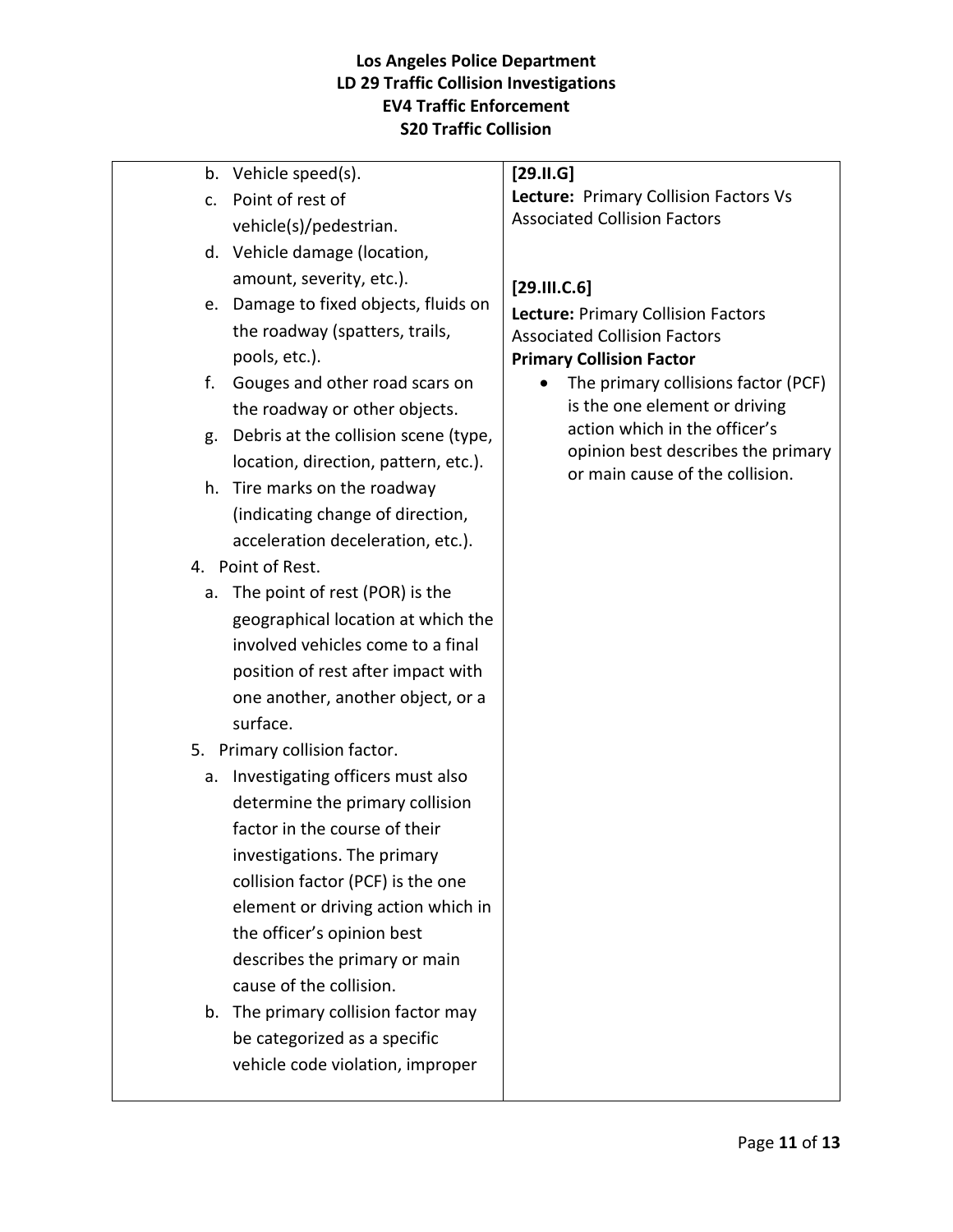| <b>Distribute: AOI Traffic Collision Exercise</b> |
|---------------------------------------------------|
| Handouts. 6 pages.                                |
|                                                   |
| Allow recruits in their teams to work             |
| together on the exercise                          |
|                                                   |
| Demonstrate the first AOI (e.g. asterisk,         |
| shoe) and cover the quadrant,                     |
| coordinates, and curb lines.                      |
| Allow the recruits to complete the                |
| exercise in class.                                |
| Advise they will have time in the next T/C        |
| class (session 25) to complete the report.        |
|                                                   |
|                                                   |
| Facilitate: Learning Activity #1                  |
|                                                   |
|                                                   |
|                                                   |
|                                                   |
|                                                   |
|                                                   |
|                                                   |
|                                                   |
|                                                   |
|                                                   |
|                                                   |